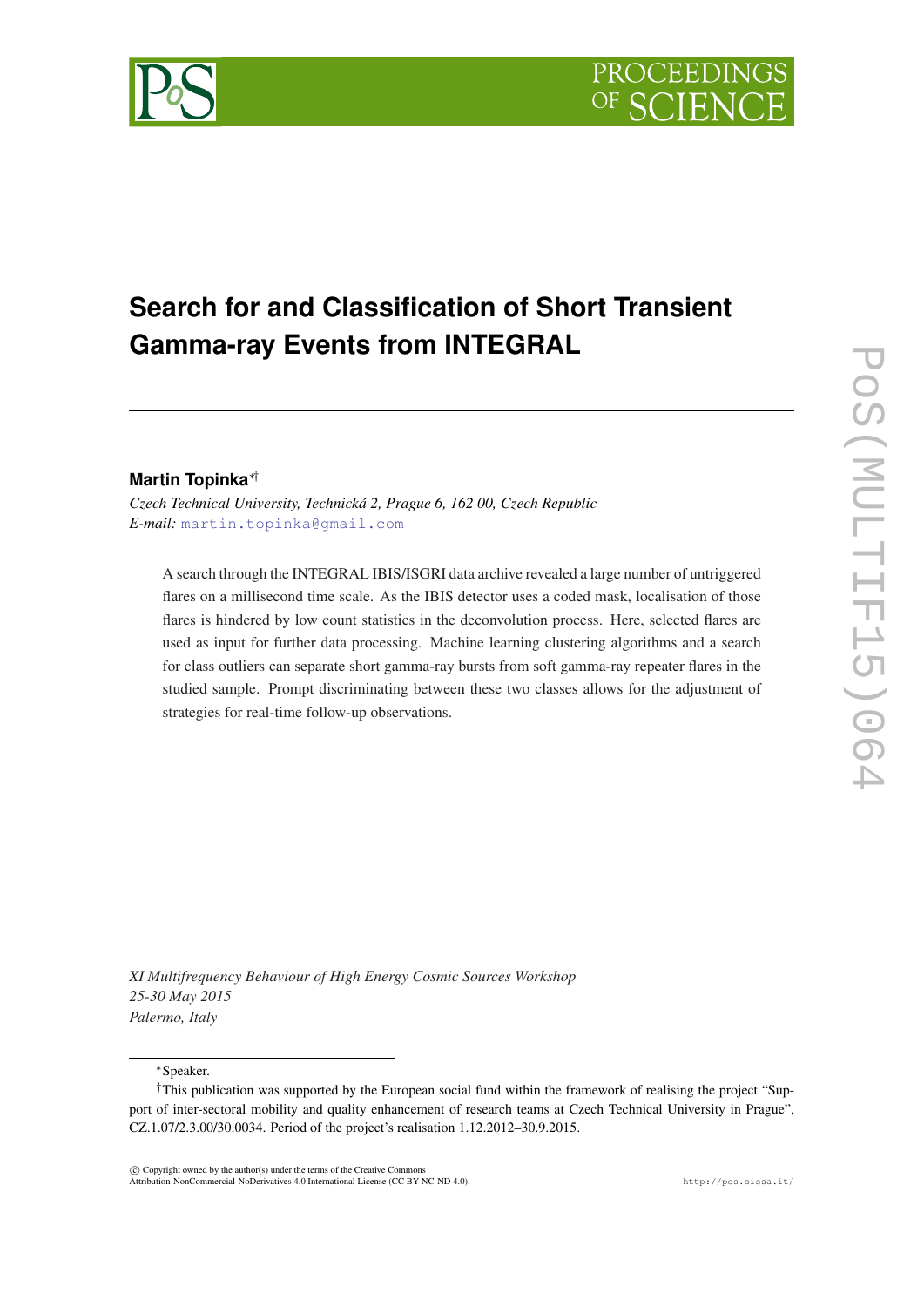# 1. Introduction

The IBIS/ISGRI  $\gamma$ -ray imager (20 keV – 1 MeV) [\[1\]](#page-7-0) on-board the ESA INTEGRAL satellite [[2](#page-7-0)] has observed many short transients, including short gamma-ray bursts (sGRBs) [\[3\]](#page-7-0) and soft gamma-ray repeaters (SGRs) [[4](#page-7-0)] flares as they were triggered by the on-board burst alert system (IBAS) [[5](#page-7-0)]. The standard data analysis pipeline OSA that performs deconvolution with the IBIS/ISGRI coded mask pattern has issues in reconstructing an image and subsequently a light curve for time intervals  $\leq 1$  s because of the low count statistics per pixel. Therefore, an alternative approach, sensitive to the sudden short time excesses in the count rate above the real-time background on the detector in a Science Window<sup>1</sup> (ScW) has been used to detect short flare candi-dates [\[6\]](#page-7-0).

#### 2. Observational Data

The INTEGRAL observations with the total exposure time  $\gtrsim$  64 Ms ( $\gtrsim$  Terabytes of data), obtained in the period from Oct 2002 to Nov 2013, were processed. The search in the energy range 15 − 150 keV revealed  $\geq 4 \times 10^4$  flare candidates with the count rate at least 10 $\sigma$  above the background on 10 ms time-scale, having passed hot pixel, cosmic ray and solar flare rejection filters. Due to the missing positional and detailed spectral information, the origin of these flares is mostly unknown. On the contrary, the nature of flares is well-assigned for the sGRBs that triggered IBAS and also for known active flaring periods of some SGRs. There are 46 SGR flares associated with SGR J1550-5418 (in October 2008 and first half of 2009) [\[7\]](#page-7-0) and SGR 1806 [[8](#page-7-0), [9](#page-7-0)] and 4 sGRBs<sup>2</sup> (GRB 070707, GRB 071017, GRB 081226B, GRB 110112A) for which the data are publicly available and for which the light curve is long enough to have structure ( $>$  30 ms) that can be used for the analysis. For each selected flare, set of representative attributes characterising the spectral, temporal and contextual information about the flares were recorded. The attributes, often called features, serve as the input data for the analysis. They are summarised in Table [1](#page-2-0).

#### 3. Data Analysis

#### 3.1 Machine Learning

In the analysis described here, it is assumed that the found flares are either sGRBs or SGRs. The task is to distinguish between these two classes of objects when we observe a flare. The sGRB and SGR sources are of different origin and different physical processes may play dominant role during the flare emission. Therefore, a pattern to discriminate sGRBs from SGRs in the quick look analysis may likely exist, though it is not known. The advantage of applying machine learning is that distinguishing between the source classes in a reasonable manner is possible even without the knowledge what the true pattern is. Typically, when the class labels (sGRB or SGR in this case) of a good number of the observed flares are known, so called supervised learning is applied to train the classification algorithm on known examples. However, the small number of known

<sup>&</sup>lt;sup>1</sup>The INTEGRAL observations are composed of observational blocks called Science Windows (ScWs), each of a typical duration ∼ 30 minutes.

<sup>2</sup>http://ibas.iasf-milano.inaf.it/IBAS\_Results.html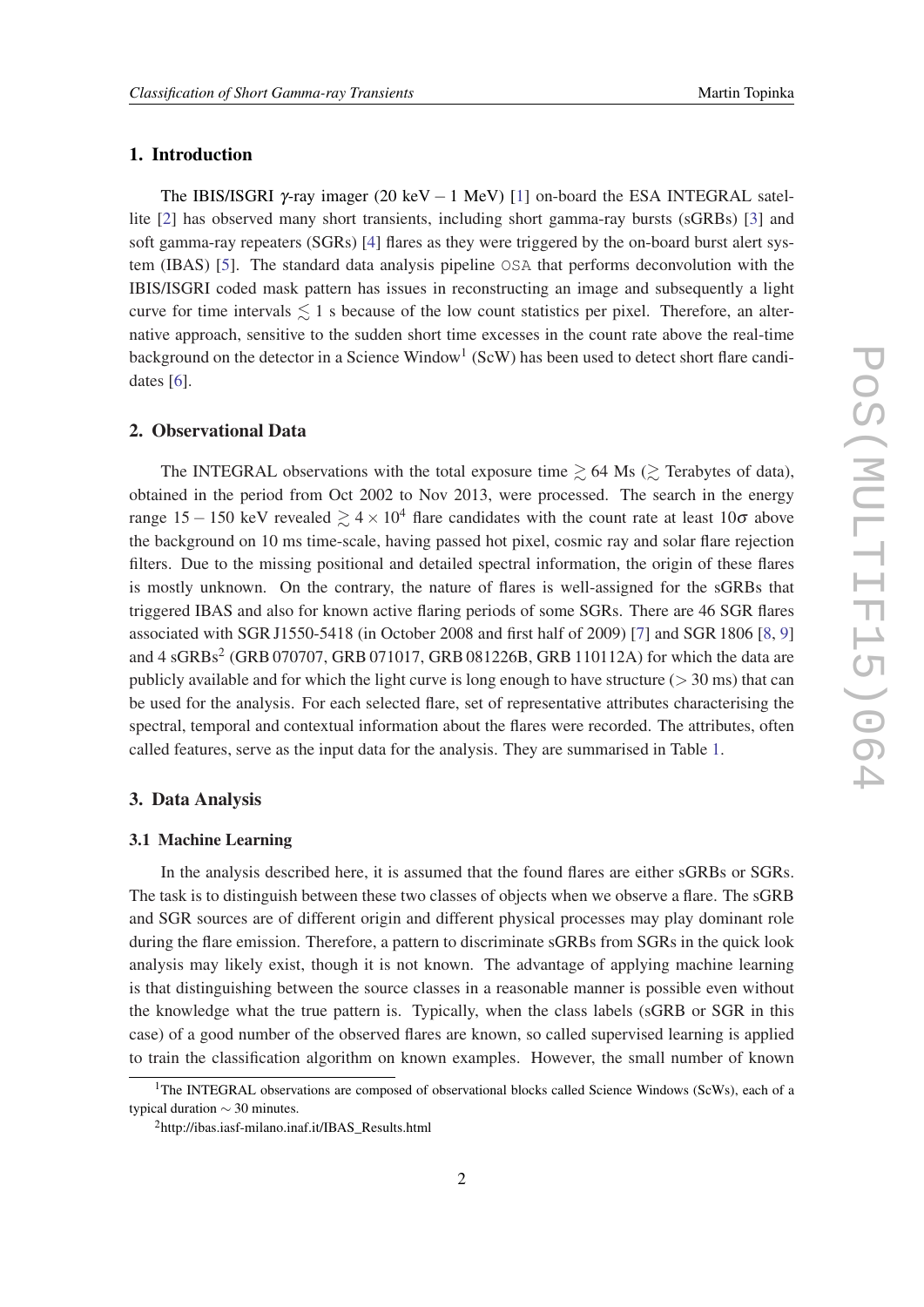| Feature name                                        | Description                                                                           |
|-----------------------------------------------------|---------------------------------------------------------------------------------------|
| <b>Spectral properties</b>                          |                                                                                       |
| $max\_sig$                                          | maximal significance in $\sigma$ above background in the flare                        |
| fluence <sub>x</sub>                                | total fluence (in counts) in the flare in $15 - 150$ keV                              |
| h2s                                                 | hard to soft ratio between 15-50 keV and 50-200 keV                                   |
| spectral lag                                        | shift of the maxima between $50 - 200$ keV and $15 - 50$ keV                          |
| <b>Light curve</b>                                  |                                                                                       |
| duration                                            | total duration of the flare in $15 - 150$ keV                                         |
| variability $x$                                     | normalised variance per pixel to average variance per pixel in a given ScW            |
| $bg$ _jump                                          | the count difference between the first and last point of the flare                    |
| $p_{\sigma,x}$                                      | the relative fraction of the points above $10\sigma$ detection threshold              |
| <b>Pulse shape</b>                                  |                                                                                       |
| asymmetry                                           | rise time to decay time ratio                                                         |
| half-symmetry                                       | mirror difference folded around midpoint                                              |
| $\text{mad}_x$                                      | median absolute deviation                                                             |
| $std_x$ , skew <sub>x</sub> , kurtosis <sub>x</sub> | higher moments                                                                        |
| <b>Contextual</b>                                   |                                                                                       |
| Time                                                | Date and time of the pulse start                                                      |
| RA                                                  | Right Ascension of the current pointing                                               |
| decl                                                | Declination of the current pointing                                                   |
| # neighbours                                        | # of pulses with the signif. $\geq 10\sigma$ above the background within the same ScW |
| $bg$ mean                                           | average background level in the ScW                                                   |
| bg_var                                              | background variations in the ScW                                                      |
| Galactic                                            | localised within $\pm 15^{\circ}$ from the Galactic plane                             |
| GTI flag                                            | Flare occurred within GTI                                                             |

<span id="page-2-0"></span>**Table 1:** List of features recorded for each identified flare. For certain quantities, the subscript  $x$  is an abbreviation for three energy ranges,  $x \in 15-150$ ,  $15-50$  and  $50-200$  keV bands.

sGRBs in the entire studied sample (4) would make the supervised learning strongly biased and inefficient. The highly unbalanced class abundance would result in high  $42/46 = 91\%$  overall classification accuracy if the majority class of SGRs were predicted primitively in all cases. This approach would fail to find any sGRB. Therefore, unsupervised learning, for which labels are not known or ignored, is used to detect clusters in the N-dimensional vector space in which each flare is represented by a vector built from the flare features. Thus, each dimension corresponds to one of the features (e.g. duration or variability etc.) The Euclidean distances between the points in this space are calculated and the techniques of K-mean and spectral clustering algorithms are used to detect clusters of points, assuming that nearby points (representing flares) would likely be of similar origin. Besides it, an additional test in which sGRBs are considered to be outliers from the SGR class, is performed [[10,](#page-7-0) [11](#page-7-0)].

# 3.2 Dimensionality Reduction

Besides the high CPU demands, the initial high dimensionality of the vector space of the flare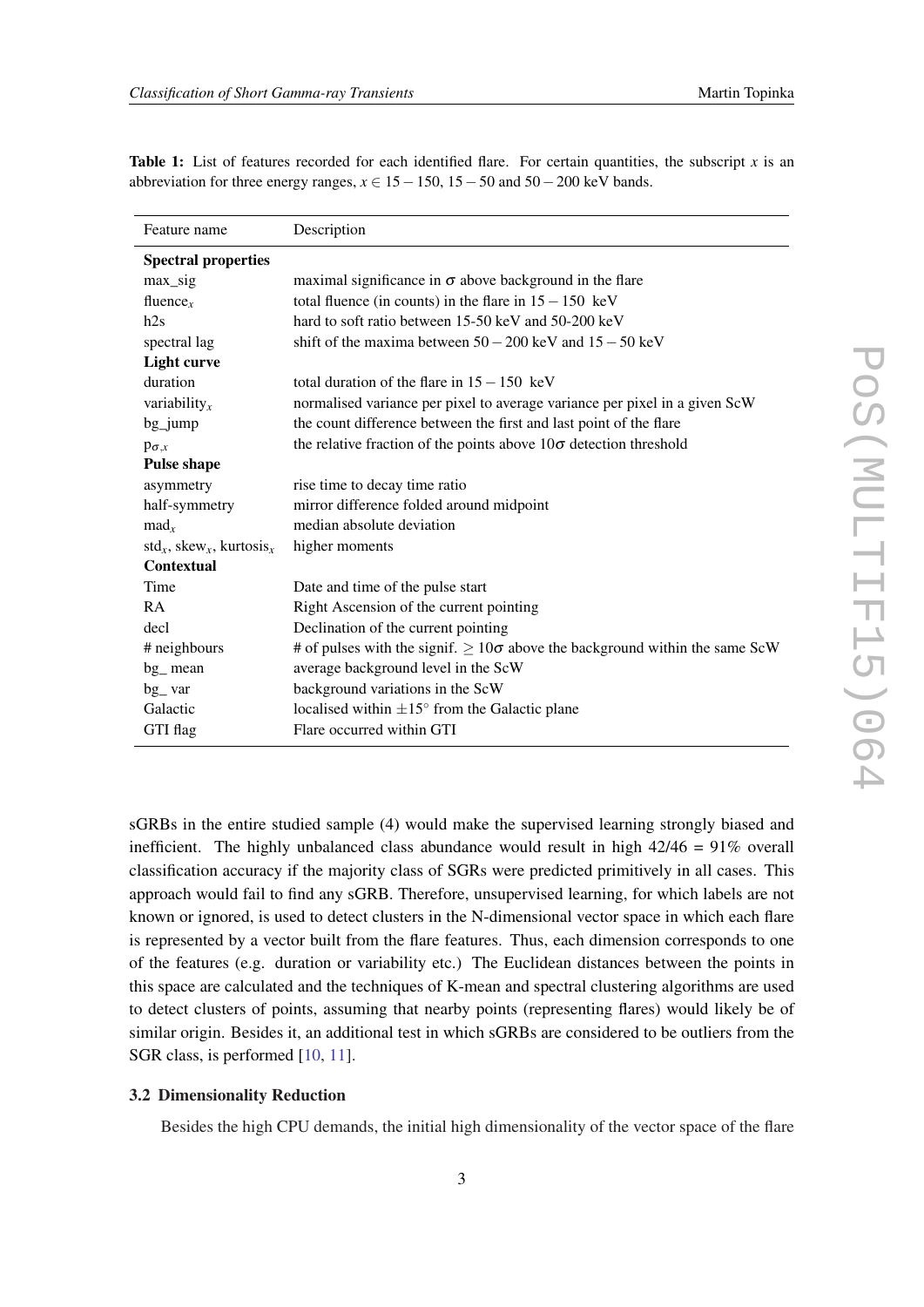features can confuse the algorithm by noisy dimensions – the dimensions that represent features with no or very low relevancy for the classification itself. Moreover, the aggregating clustering methods can suffer from the "curse of dimensionality" degeneracy in *d*-dimensional space where  $d \ge 10$ .

Much of the contextual information is not relevant to the classification purpose. Therefore, only the logarithm of the number of flares in the neighbourhood and boolean flag whether a flare is close to the Galactic plane are kept. To smear off the importance of these two contextual features further down, the distance in these two dimensions is suppress by factor of 10 when calculating the metrics. To remove unwanted redundancy, only one feature in any highly correlated pair of features (by means of the Pearson correlation coefficient  $|r| > 0.3$ ) is kept.

The principle component analysis (PCA) projection is often efficiently used to lower the dimensionality of the problem. However, PCA detects a linear combination of features with the largest variance, rather than emphasises the feature of the highest importance for the classification task. Therefore, the supervised machine learning algorithm of Random Forests is used here to score the features importance based of their relevance to the classification. While the simple decision tree algorithm recursively divides the vector space to achieve the best possible class splitting, Random forest is a Monte Carlo ensemble algorithm that tackles the over-fitting problem that is often encounter in the classical decision tree classifier. In the Random forest algorithm, a large number of randomly perturbed decision trees are generated with one of the features missing. The result is then averaged over many tosses. Higher classification accuracy with the feature missing statistically implies lower significance of the omitted feature. The results of the feature importance are shown in Fig. [1.](#page-4-0) The first 8 most significant features are used for the clustering analysis. This covers ∼ 70% of the overall information in the input dataset.

## 3.3 K-Mean Clustering

K-mean clustering is a simple but powerful algorithm. The iterative algorithm is described in the caption of Fig. [2](#page-4-0). To unify the scales in each dimension, the input data are normalised to have zero mean and unit standard deviation.

The number of clusters must be fixed a priori. Two clusters are expected by the nature of the problem. The best number of underlying clusters can be seen through the compactness of the clusters, defined by the Silhouette score metrics

$$
s \equiv \frac{b-a}{\max(a,b)},\tag{3.1}
$$

where *a* are refers to the mean distances between a sample data point and all other points in the same class, while *b* marks the same with respect to the next nearest cluster. The Silhouette score as a function of number of clusters is shown in Fig. [3](#page-5-0). To mitigate the algorithm sensitivity to the choice of the initial cluster centres, the mean result from a large number of random Monte Carlo initial setups is used.

### 3.4 Spectral Clustering

Unlike the K-mean clustering, the spectral clustering joins data points based on the graph connectivity rather than a distance to a cluster centre, overriding the K-means clustering limitation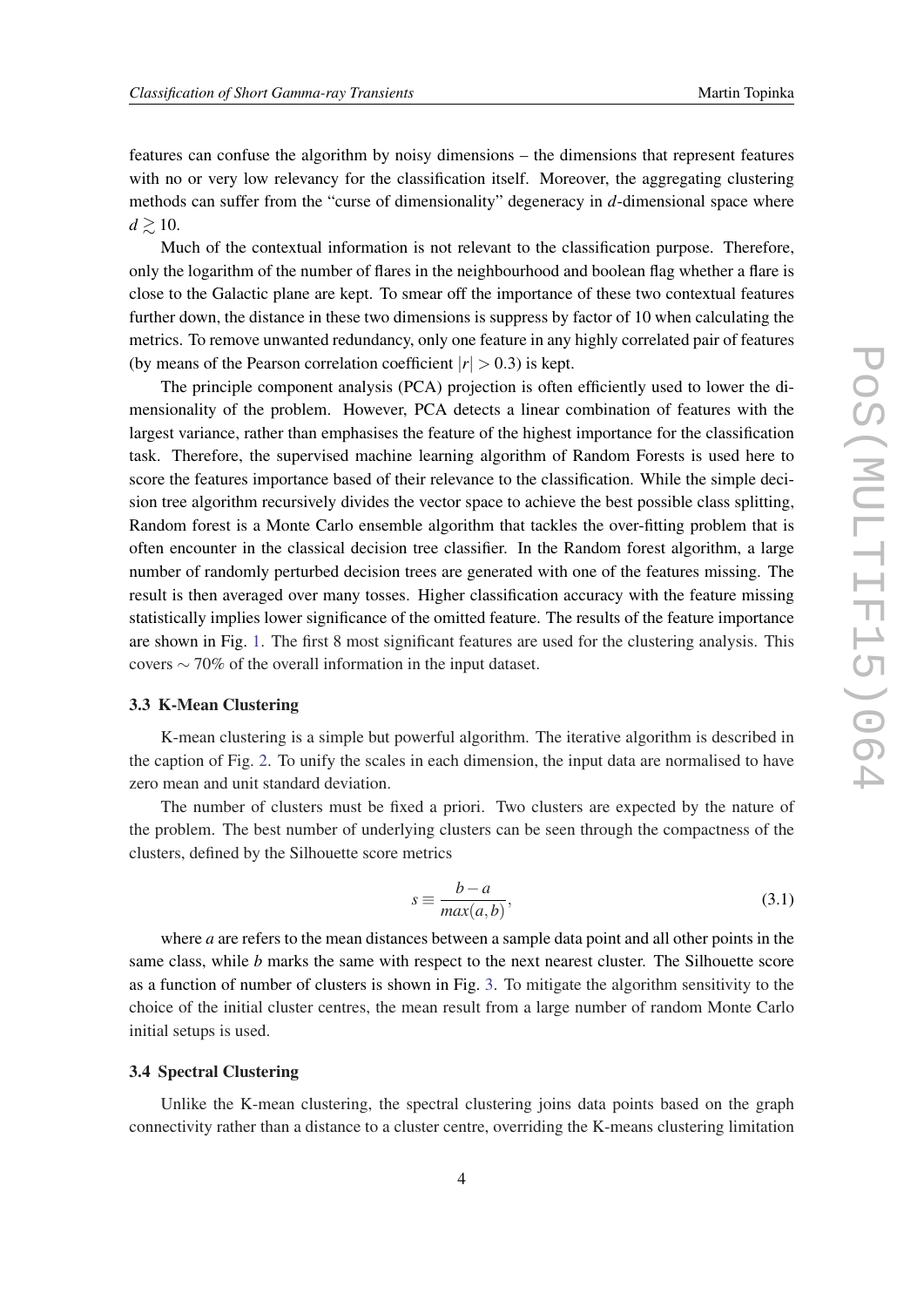<span id="page-4-0"></span>

Figure 1: Relative feature importance given by the simulation of 1000 realisations of random forests. Errorbars denote the fluctuation given by the Monte Carlo process. The green line plots the completeness of the dataset reconstructed only with the most significant features (the fraction of information kept compared to the initial dataset).



Figure 2: Left: The scheme of the K-mean clustering algorithm. 1) The initial cluster centres are set randomly. 2) The points are assigned to belong to the nearest cluster centre. 3) The cluster centres are then recalculated as centre of masses of the assigned data points. 4) Steps 2 and 3 are repeated until a convergence has been achieved. *Right:* The result from the K-mean clustering for 2 clusters. The true GRBs are annotated. The PCA projection into 3 dimensions is used for visualisation purposes only, not for the data pre-processing, the clustering happens in the 8-dimensional vector space.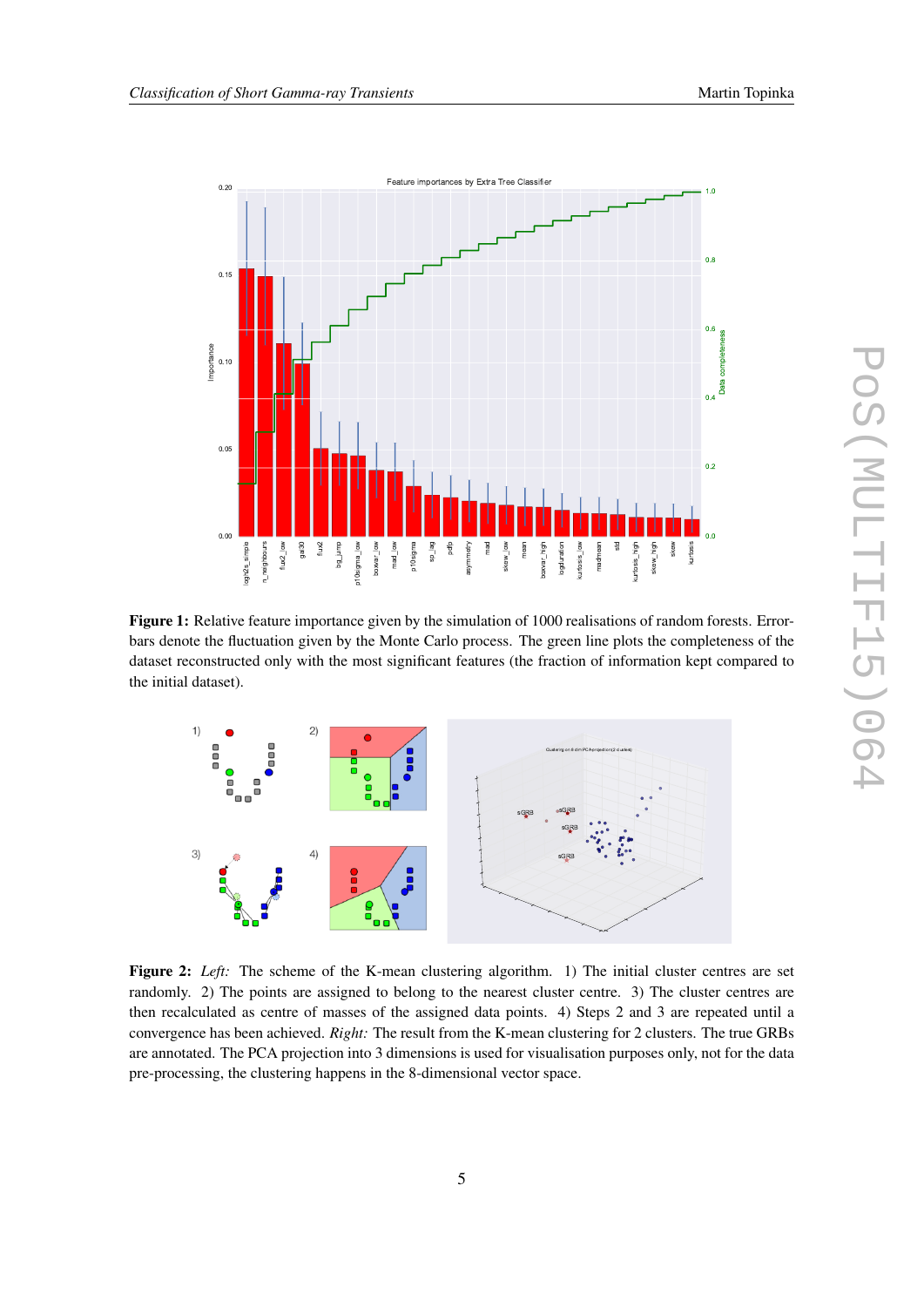<span id="page-5-0"></span>

Figure 3: The silhouette score measures the compactness of the identified clusters. The score is plot as a function of the number of clusters. The highest values for  $k = 2$  and  $k = 3$  suggests that the optimal number of clusters is 2 or 3.

to the *d*-dimensional spheroid shape of the clusters. The connections between the data points  $x_i$ are defined by the affinity matrix  $A_{ij} \simeq \exp(-\alpha \parallel x_i - x_j \parallel^2)$  where  $\alpha$  is a constant. Alternatively, with a threshold applied  $A_{ij} = 0$ , if  $||x_i - x_j||^2 \ge R$ , where *R* is the hard cut off. Then, the graph Laplacian is constructed  $L = D - A$ , where *D* is the diagonal degree matrix measuring the degree of each node. In this dual graph representation each cluster will occupy a diagonal block. Eigenvalues of the system  $Lv = \lambda v$  are calculated. The *k* eigenvectors corresponding to the *k* lowest eigenvalues define *k*-dim subspace in which clusters can be found by using the standard K-means clustering technique.



Figure 4: *Left:* The clusters identified by the spectral clustering algorithm. The true GRBs are annotated. The PCA projection is again used for visualisation purposes only, not for the data preprocessing. *Right:* The normalised confusion matrix of the spectral clustering algorithm. The numbers depict the actual fraction of true/false positive/negative associations in each class when compared to the true labels.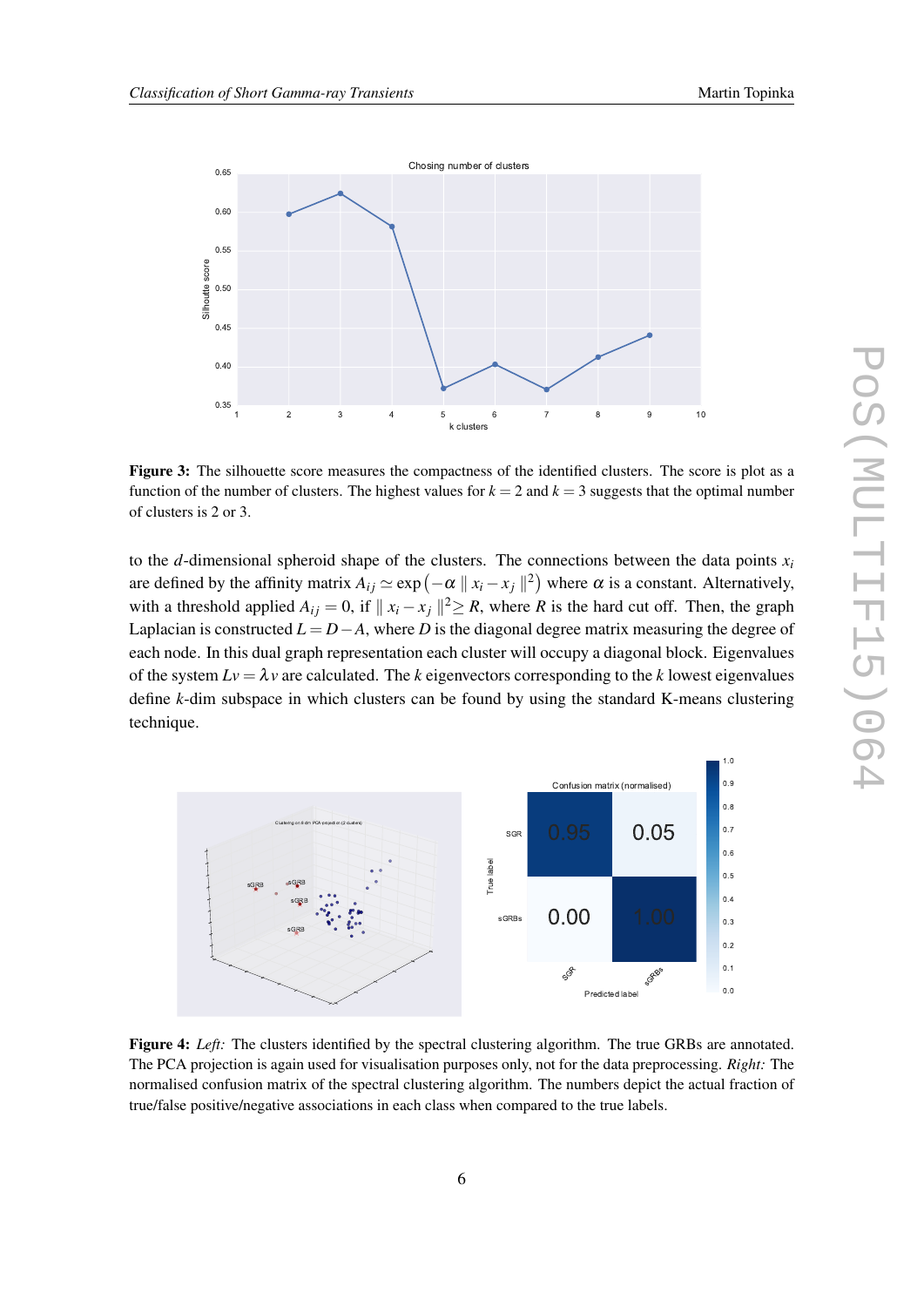### 3.5 Outliers

In the classification task, rare events such as sGRBs can be viewed as outliers in the SGRs class. The outlier score *Sout*, defined as the relative distance to a data point from the centre identified by K-mean clustering, is calculated and normalised to the mean distance in the sample

$$
S_{out} \equiv \frac{distance(x, centroid_C)}{median(\forall_{x \in C} distinctance(x, centroid_C))}
$$
(3.2)

Data points further than  $3\sigma$  threshold from the SGR cluster centre are marked as outliers.

Alternatively, the traditional support vector machine (SVM) algorithm can be modified to detect outliers. The SVM algorithm tries to set the separation hyperplane between two classes of data points in the vector space of the features maximising the margin from the separation surface. In the extreme case, one class can consist a single test point. The relative size of the margin around this point determines whether or not the data point is considered as an outlier.



Figure 5: *Top left:* Outlier score measured as distance from the SGR flare cluster centre. The data points above  $3\sigma$  threshold are marked green. Bottom left: The PCA projection of the data points with the outliers with the respect to the distance from the cluster centre are marked in green. Short GRBs are annotated by a star. *Top right:* Outlier score as a logarithm of the inverse of the relative size of the SVM margin. Negative values mean further outliers. *Bottom right:* The PCA projection of the data points with the outliers identified by the single class SVM algorithm are marked green. Short GRBs are annotated by a star.

# 4. Conclusions

The most relevant features to perform the classification are hard-to-soft ratio, Galactic position flag, intrinsic variations, loneliness (number of flares in the vicinity) and the flux in counts in the low energy band. However, none of the features exceeds 15% of importance individually. Based on the Silhouette score, the 8-dim feature space representation suggests 3 clusters (Fig. [3](#page-5-0)). Crosscheck with the true labels reveals the group of sGRBs, SGRs and the branch of some SGR giant flares in the vector space, clearly distinguishable from the sGRB group (Fig. [2](#page-4-0) and Fig. [4](#page-5-0)). Assigning the cluster with majority of true SGRs in it to the SGRs cluster and the same for sGRBs, the overall classification accuracy reaches 96%. A similar result is achieved from the outlier analysis. This gives a power to discriminate in first order the sGRB from the SGRs without the need for detailed spectral information. None of the 4 sGRBs was misclassified as an SGR flare. There are 1-2